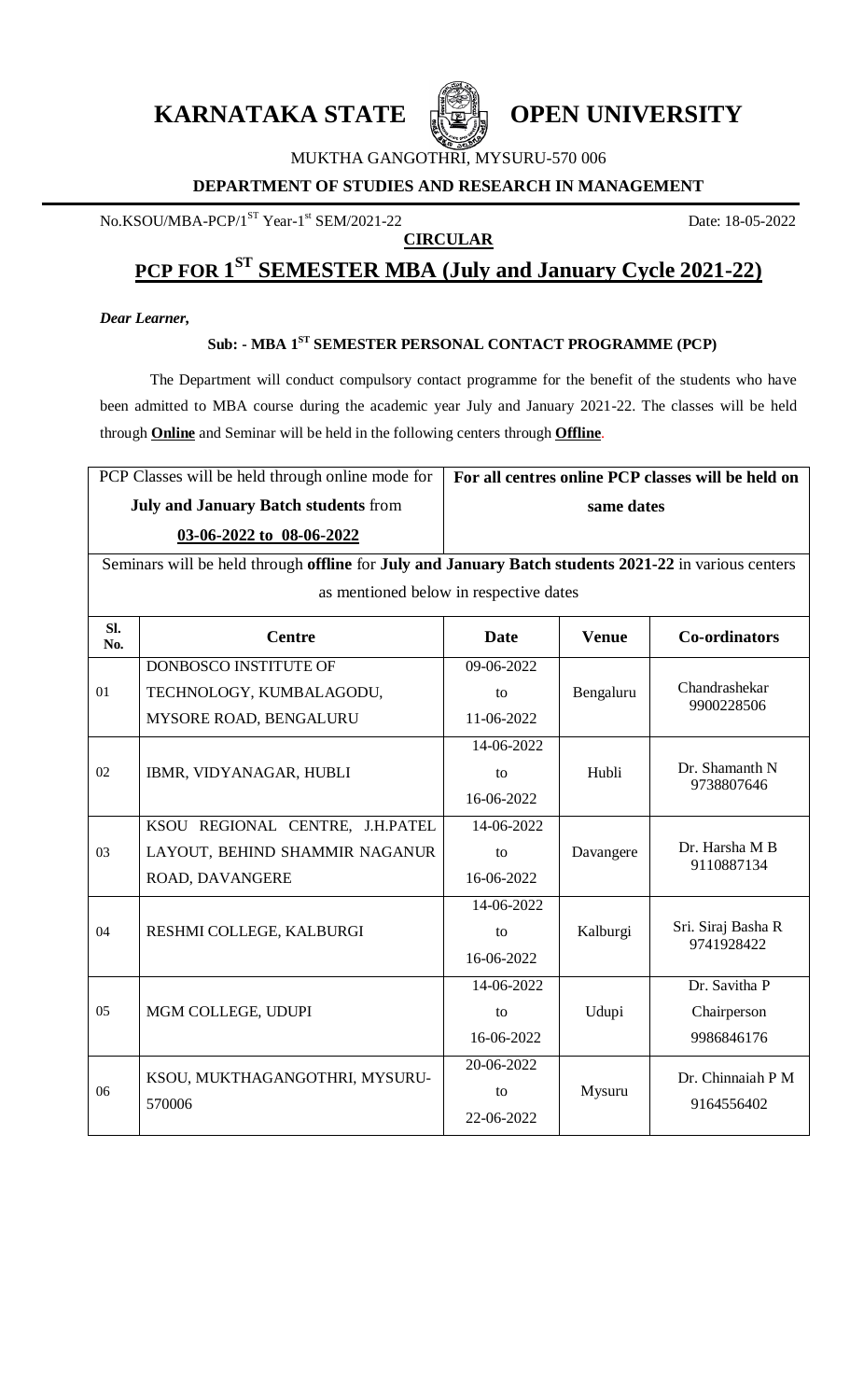The students of First Semester MBA shall compulsorily attend online classes and Offline Seminars at any one of the above said places without fail. If the students fail to attend at any one of the said places, they will lose the marks set part for the IA. During the programme, the Department will arrange lectures on the Syllabi by the Professors of KSOU and External Experts. Besides, special lectures/ Case study discussions by Management Consultants / Industrialists / Professionals will also be arranged. Further, the activities such as Seminar, Group Discussions etc., will also be conducted as part of IA.

#### **Classes will be held online from 03-06-2022 to 08-06-2022 at 10.00 AM to 5.00 PM.**

The students concerned are hereby directed to attend the programmes to avail the benefits. The Assignment Questions and Seminar Topics are also hosted on the University website: *[www.ksoumysuru.ac.in](http://www.ksoumysuru.ac.in/)*

**Assignment Questions & Seminar Topics have also been enclosed herewith. You are requested to submit the assignment on or before 30-06-2022 without fail.**

*The faculty look forward to meet you in the contact programme*

**Sd/- Sd/- Chairperson, DOS&R in Management Dean (Study Centre) KSOU, Mysuru KSOU, Mysuru Email ID: mbaksou@yahoo.co.in**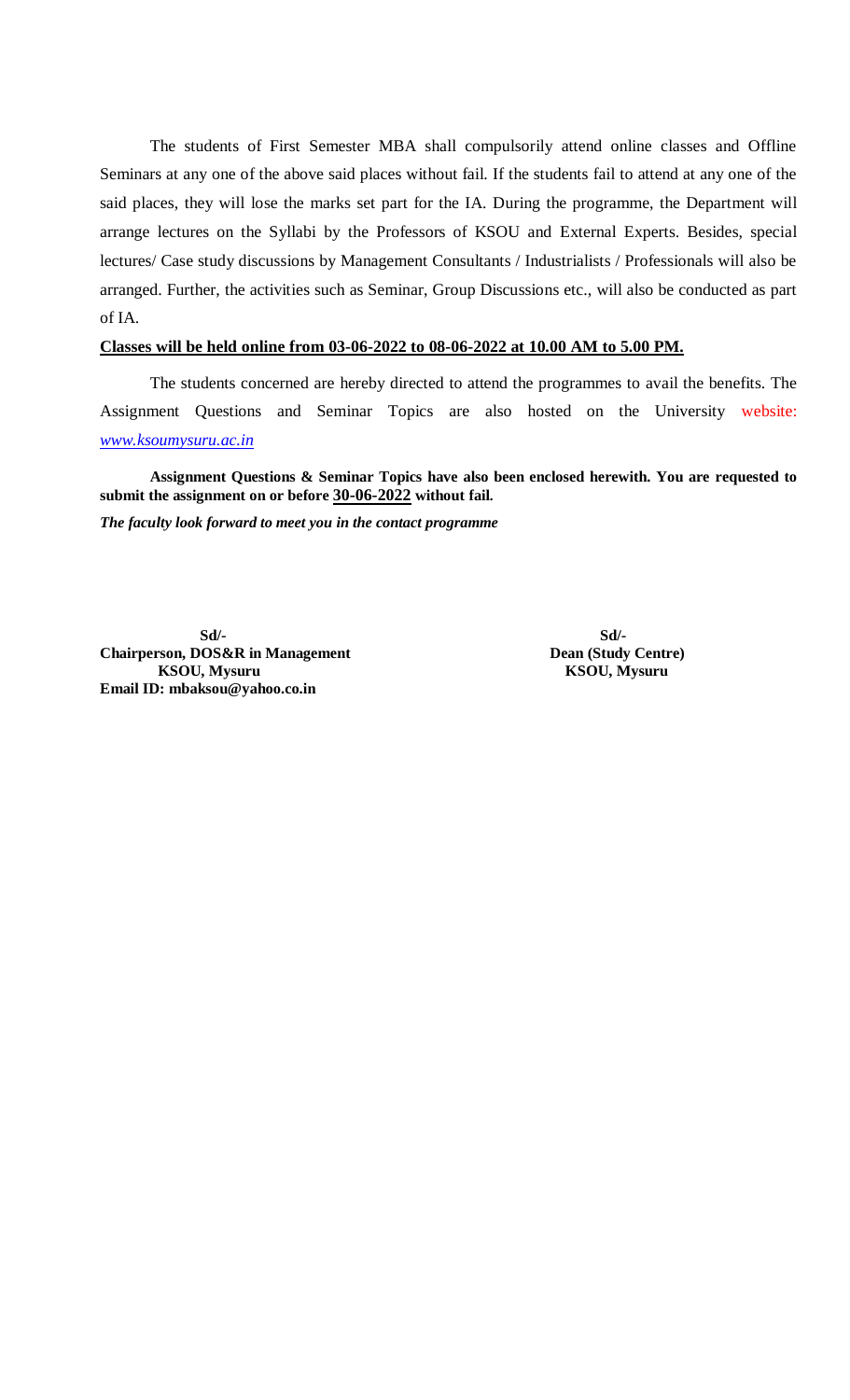**KARNATAKA STATE WEAR OPEN UNIVERSITY** 



**MUKTHA GANGOTHRI, MYSURU-570 006**

#### **DEPARTMENT OF STUDIES AND RESEARCH IN MANAGEMENT**

No.KSOU/MBA-PCP/1<sup>ST</sup> Year-1<sup>st</sup> SEM/2021-22

Date: 18-05-2022

## **MBA I-SEMESTER SEMINAR CIRCULAR – 2021-22 (July and January Cycle)**

The Department of Management shall conduct Personal Contact Programme (PCP) for MBA First semester July and January Batch 2021-22. In this programme lectures and special lectures will be delivered through **Online** and Internal Assessment (IA) activities like Seminar will be conducted **Offline**.

The candidates are required to attend classes online, prepare on **any one** of the seminar topics per course and attend seminars in offline at any of the below mentioned places. Candidates are required to present seminar paper before the group of participants and faculty members as part of Internal Assessment compulsorily. At the end proper conclusions will be drawn based on discussions.

#### **Note: The topics of the seminar are given separately, in next page Titled: MBA-I Semester, Seminar Topics 2021-22. The candidates are required to prepare the Seminar Paper in tune with the following guidelines.**

#### *Guidelines for preparation of Seminar Paper:*

- 1. Seminar paper should be at least 4 pages in hand written only Typed / Photo copies etc., will not be entertained.
- 2. The dimension of the paper should be in A4 size.
- 3. The seminar paper should be bound the thick white art paper (Transparent) and don't use stick files and also plastic sheets for covering the assignments.
- 4. Seminar paper may be broadly divided into 3 parts

(i) Introduction part, (ii) Part developing the main theme of the seminar and topics focused on cases (examples), (iii) summary or conclusion.

- 5. Paper should not be the copy of the study material sent by the University or the materials in website or any other student's seminar paper.
- 6. Seminar paper should be prepared referring books, journals, magazines and reports of National and International.
- 7. The candidate should attend seminar compulsorily. Those who fail to present seminar paper will lose seminar marks of 10 per paper.
- 8. Every candidate (First Semester MBA) should compulsorily present 2 (Two) papers per day.
- 9. The timings (Time Table) of the seminar will be informed on the first day of the PCP.
- 10. The candidates should attend the PCP Compulsorily. Those who fail to attend the programme will lose Internal Assessment (IA) marks.
- 11. Further no chance would be given to such candidates under any circumstances (No correspondence will be entertained in this regard).
- 12. The register number and name of the candidate should be written legibly on the Seminar papers as well as assignment paper.
- 13. **After seminar, seminar papers shall be handed to concerned resource person at the time of presentation**.

*The Department Faculty will be eagerly looking forward for your active participation in PCP.*

With best wishes,

**Sd/- CHAIRPERSON Department of Studies and Research in Management, KSOU**